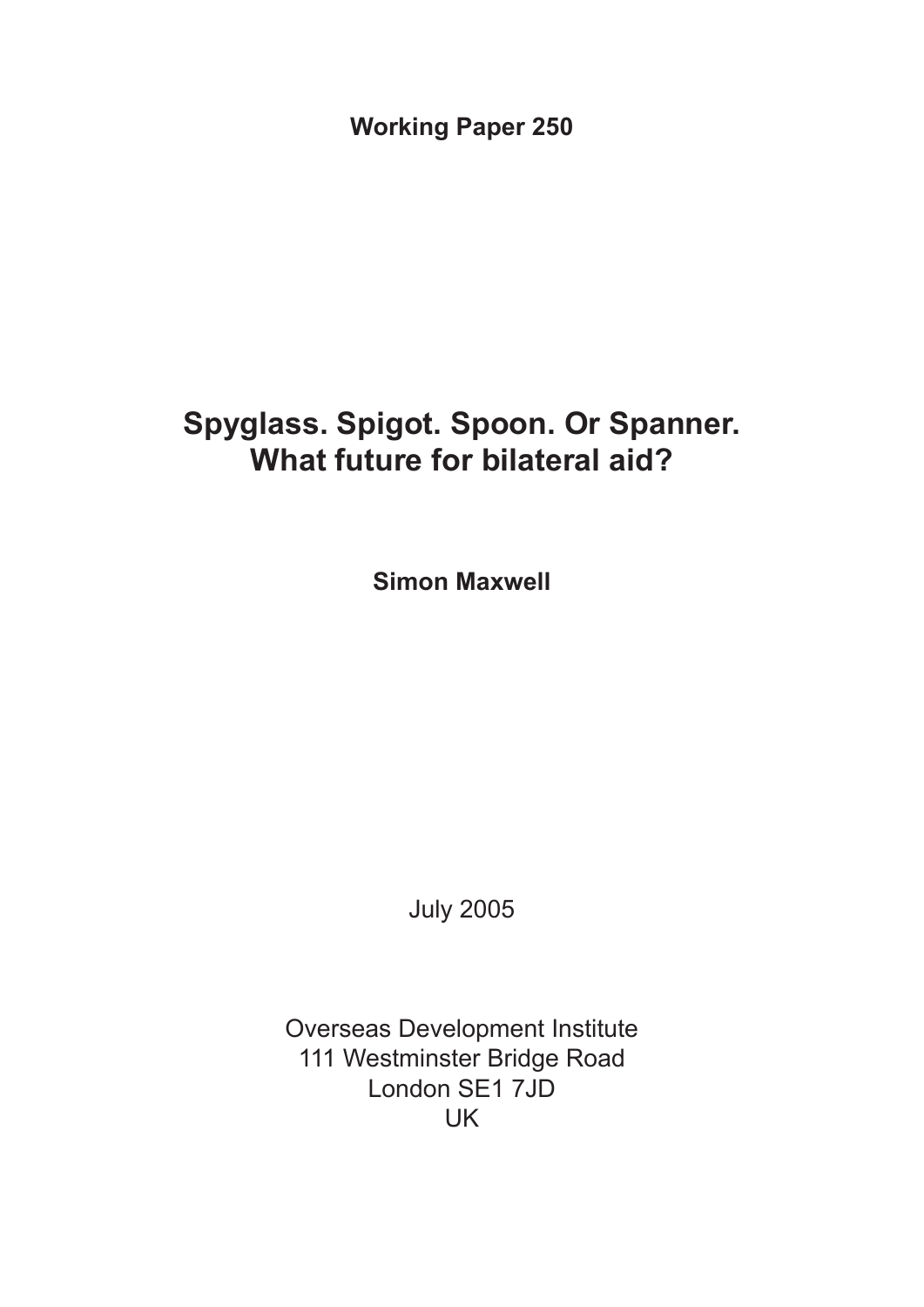ISBN 0 85003 765 4

© Overseas Development Institute 2005

All rights reserved. No part of this publication may be reproduced, stored in a retrieval system, or transmitted in any form or by any means, electronic, mechanical, photocopying, recording or otherwise, without the prior written permission of the publishers.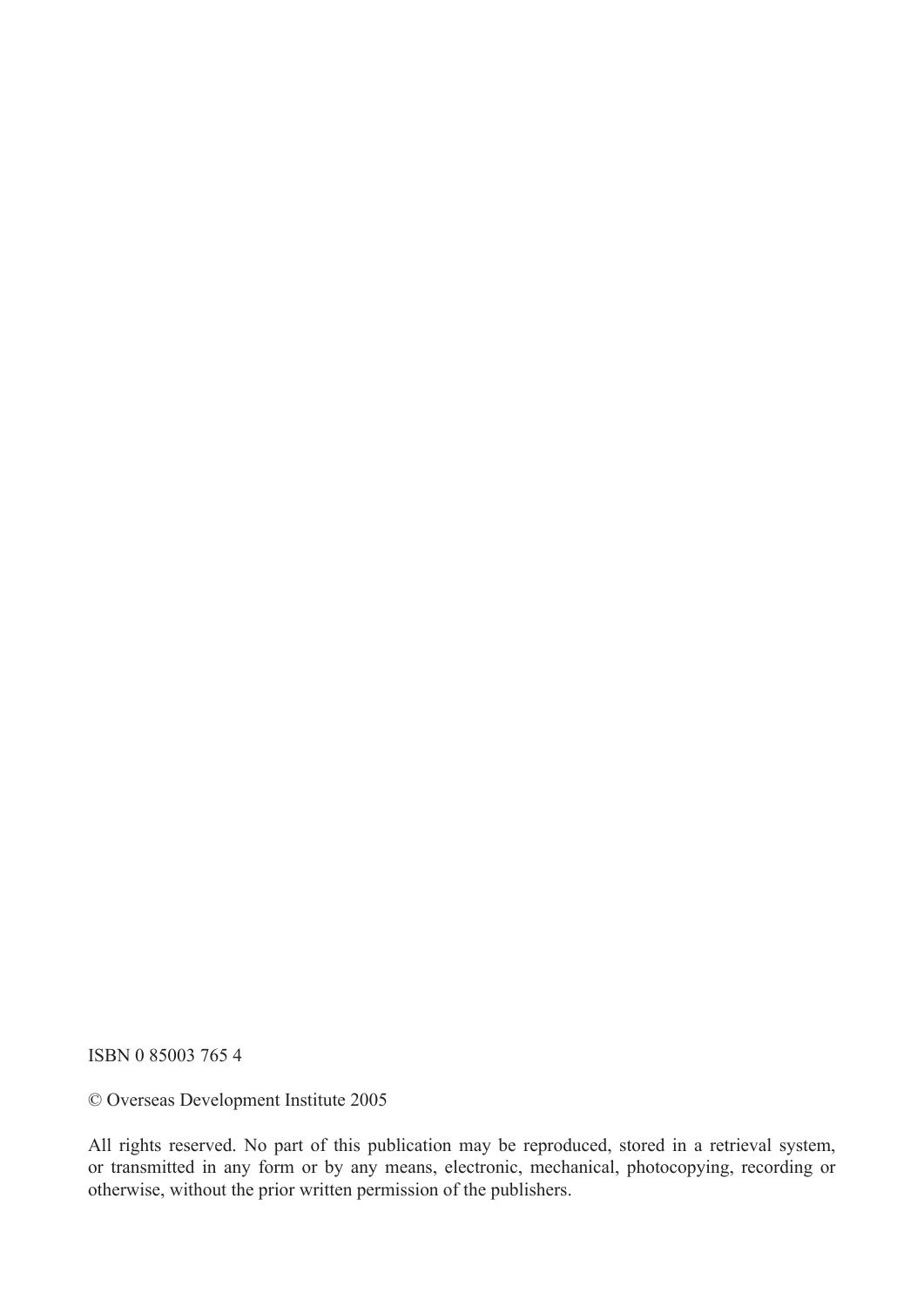## **Summary**

Bilateral aid has been the mainstay of the development aid industry for a generation – and still is. There are important challenges on the table, however. If bilateral aid agencies are not reviewing their mandate, priorities and competences, they probably should. There are four models they might follow, alone or in combination. And the choices aid agencies make now will shape the aid industry for a generation to come.

Aid is growing, by nearly 5% p.a. in real terms since the low point in 1997, by 4.6% again in 2004. Total volume in 2004 was US\$79bn. The growth rate could well accelerate if calls to double aid are heeded and if the International Financing Facility comes to full fruition.<sup>1</sup> What price total aid of US\$120bn by 2007 or 2008?

Bilateral aid presently accounts for nearly three quarters of the total, and alone amounted to US\$50bn in 2003, the last year for which detailed data are available. Some donors exhibit a greater preference for bilateral aid than others. Table 1 gives figures for the years 2002–3 combined. It shows the bilateral share ranging from 85% in the case of the US down to 43% in the case of Italy. As a result of these variations, and also because aid volumes vary widely between donors, of course, the bilateral aid business is dominated by six big players, who account for three quarters of the total. They are the US, Japan, France, Germany, the UK and the Netherlands (Figure 1).

We know about bilateral aid, or think we do. Lots of country offices. Lots of projects. Lots of country missions. Lots of discussion about donor coordination and harmonisation. Lots of meetings at the DAC in Paris. Lots of problems. But also, let's be fair, lots of success in reducing poverty and supporting reform. The research and evaluation evidence is unequivocal: the poor of the world would be worse off without bilateral aid.<sup>2</sup>

What, then, are the challenges? There are four.

The first arises from the rapid rise in total aid volumes, and with associated debate about the multibi split. Bilateral aid accounts for three quarters of the current cake, but its share could change radically if decisions are made at the margin to allocate increased aid to multilateral organisations. The International Financing Facility, for example, could channel large volumes to the Multilateral Development Banks and the vertical funds for HIV/AIDS or immunisation. Will bilateral aid account for a steadily shrinking share of total aid? In this respect, will the future look more Italian than American?

The second challenge is associated with the increased pressure for harmonisation and alignment, most recently reflected in the outcome of the DAC High Level Forum, held in Paris in March 2005. This built on an earlier meeting in Rome in 2003, and set specific targets and timetables: for example, that by 2010, 85% of aid flows should be aligned on recipient government priorities and reported in recipient national budgets.<sup>3</sup>

<sup>1.</sup> The data in this and the next paragraph are from OECD 2005.

<sup>2.</sup> Tarp (ed) 2000; Beynon 2003.

<sup>3.</sup> See: www.aidharmonisation.org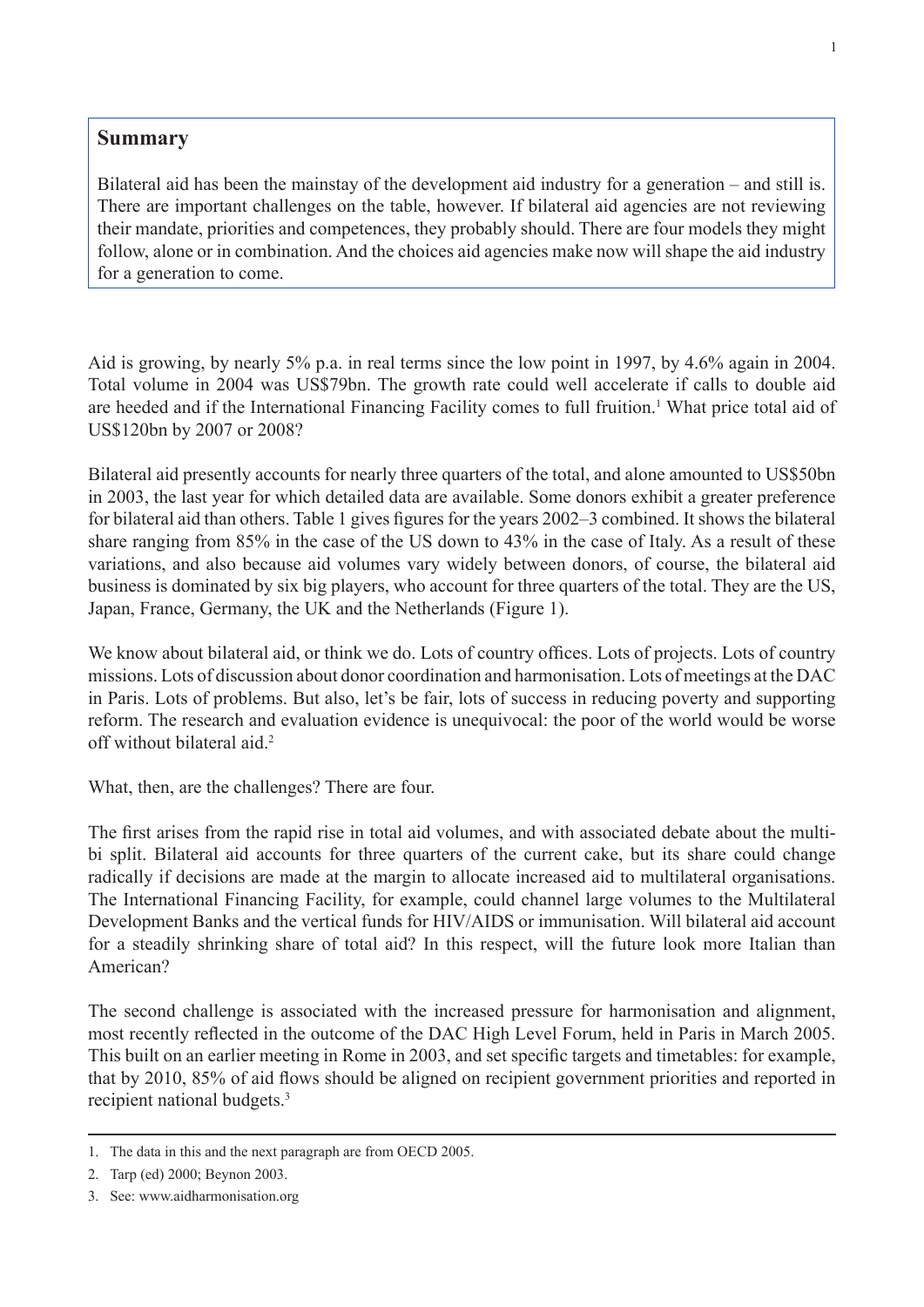|                | <b>Bilateral</b><br>$(US\$ m $)$ | Multilateral<br>$(US\$ m $)$ | Total<br>$(US\$ m $)$ | Bilateral Share (%) |
|----------------|----------------------------------|------------------------------|-----------------------|---------------------|
|                |                                  |                              |                       |                     |
| Australia      | 1749                             | 459                          | 2 2 0 8               | 79                  |
| Austria        | 592                              | 433                          | 1 0 2 5               | 58                  |
| Belgium        | 2 180                            | 745                          | 2925                  | 75                  |
| Canada         | 2849                             | 1 1 8 6                      | 4 0 3 5               | 71                  |
| Denmark        | 2 0 7 0                          | 1 3 2 1                      | 3 3 9 1               | 61                  |
| Finland        | 560                              | 460                          | 1 0 20                | 55                  |
| France         | 8 8 2 8                          | 3 9 1 1                      | 12739                 | 69                  |
| Germany        | 7388                             | 4721                         | 12 108                | 61                  |
| Greece         | 335                              | 303                          | 638                   | 52                  |
| <b>Ireland</b> | 619                              | 283                          | 902                   | 69                  |
| Italy          | 2 0 6 8                          | 2698                         | 4765                  | 43                  |
| Japan          | 13 0 26                          | 5 1 3 7                      | 18 163                | 72                  |
| Luxembourg     | 266                              | 75                           | 341                   | 78                  |
| Netherlands    | 5 400                            | 1919                         | 7319                  | 74                  |
| New Zealand    | 221                              | 66                           | 287                   | 77                  |
| Norway         | 2607                             | 1 1 3 1                      | 3738                  | 70                  |
| Portugal       | 368                              | 275                          | 643                   | 57                  |
| Spain          | 2 1 4 9                          | 1 5 2 4                      | 3 6 7 3               | 59                  |
| Sweden         | 3 0 5 0                          | 1 3 6 2                      | 4412                  | 69                  |
| Switzerland    | 1710                             | 528                          | 2 2 3 8               | 76                  |
| UK             | 7367                             | 3 8 4 0                      | 11 20 6               | 66                  |
| <b>US</b>      | 25 164                           | 4 3 8 0                      | 29 544                | 85                  |
| Total          | 90 564                           | 36 757                       | 127 321               | 71                  |

**Table 1: Bilateral and Multilateral Aid 2002–3 (US\$m)**

Source: OECD/DAC 2005: Statistical Annex Tables 12, 13

The third challenge has to do with new ways of delivering aid, which follow from the Paris agenda. In particular, the harmonisation and alignment agenda implies a greater share of budget support, delivered in support of programmes owned and managed by developing country governments. At present, budget support accounts for perhaps 7% of total aid. In the future, in all except fragile states, this share is bound to rise.<sup>4</sup>

Finally, bilateral aid is challenged by new thinking about development. Much of this has to do with well-known issues to do with concepts of poverty, human development and social exclusion, and with the pace and extent of liberalisation.<sup>5</sup> There is also a new debate, however, about the importance of infrastructure, identified as a major theme of both the Millennium Development Project and the Report of the Africa Commission.<sup>6</sup> It is notable that the latter proposed additional expenditure of some US\$20bn a year on roads, ports and power in Africa. As I have observed elsewhere, 'the rediscovery of infrastructure is probably the biggest single development story of 2005'.7

7. Maxwell 2005b.

<sup>4.</sup> On budget support, see: Booth 2004; Special Partnership for Africa (SPA-6) 2004; Lawson et al 2003. For the UK, budget support currently accounts for up to 30% of all country programme expenditure (DFID 2005: 116)

<sup>5.</sup> Maxwell 2005a.

<sup>6.</sup> Sachs 2005; Commission for Africa 2005.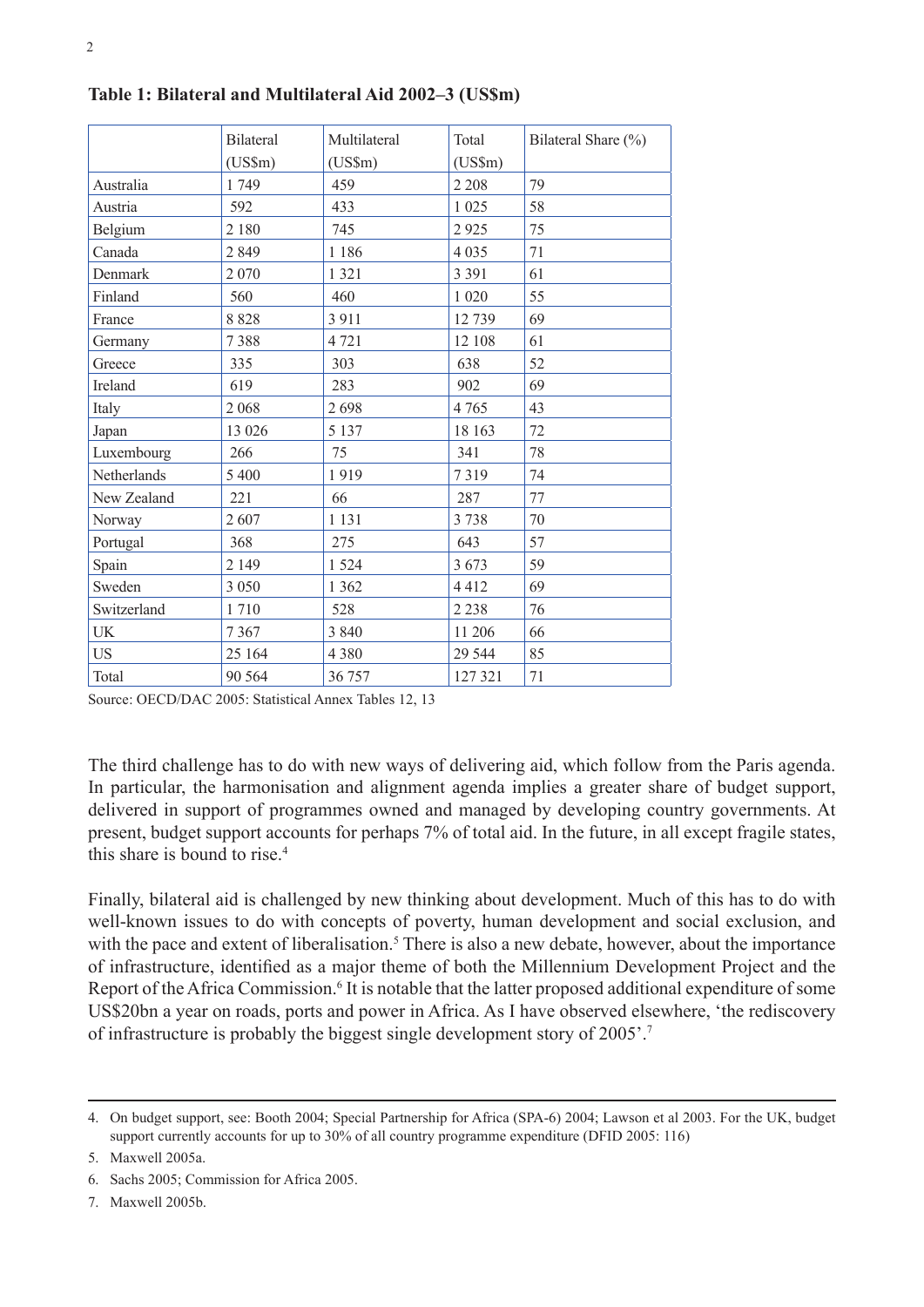



Source: OECD/DAC 2005: Statistical Annex Tables 12, 13

Cutting across all this are other issues about the changing locus of poverty in the world, which also require aid agencies to change: poverty is more African, that is well known, but also more urban, more aged, more subject to natural hazard, including global warming, and probably more likely to be associated with economic shocks.8

What do these challenges mean for the future of bilateral aid? In particular, what do they mean for the day to day work of national aid agencies, and for their staffing? As suggested in the title, there are four possible models for the aid agency of the future. These apply across the board, including in the field of humanitarian assistance.

The first model is the spyglass. In this model, multilateral aid dominates the scene, and the key priority of the national aid agency is to allocate money effectively and ensure it is well spent.<sup>9</sup> The most important people in the agency are those who run the multilateral aid branch. They know about development on the ground, a bit, but their main competences are to do with overall aid policy, the governance of the international system, international negotiations, and the evaluation of organisational effectiveness. If they leave headquarters on rotation, they are more likely to be in Washington or Brussels than in Maputo or Manila.



The second model is the spigot. In this model, bilateral aid is still important, but the mode of operation has shifted sharply away from project aid towards budget support, usually at aggregate government budget level. In principle, this is the 'one cheque a year' model of development cooperation. The

<sup>8.</sup> ODI 2004.

<sup>9.</sup> EU funding is included in this model for European donors, recognising that its status is somewhat different to that of other multilateral agencies.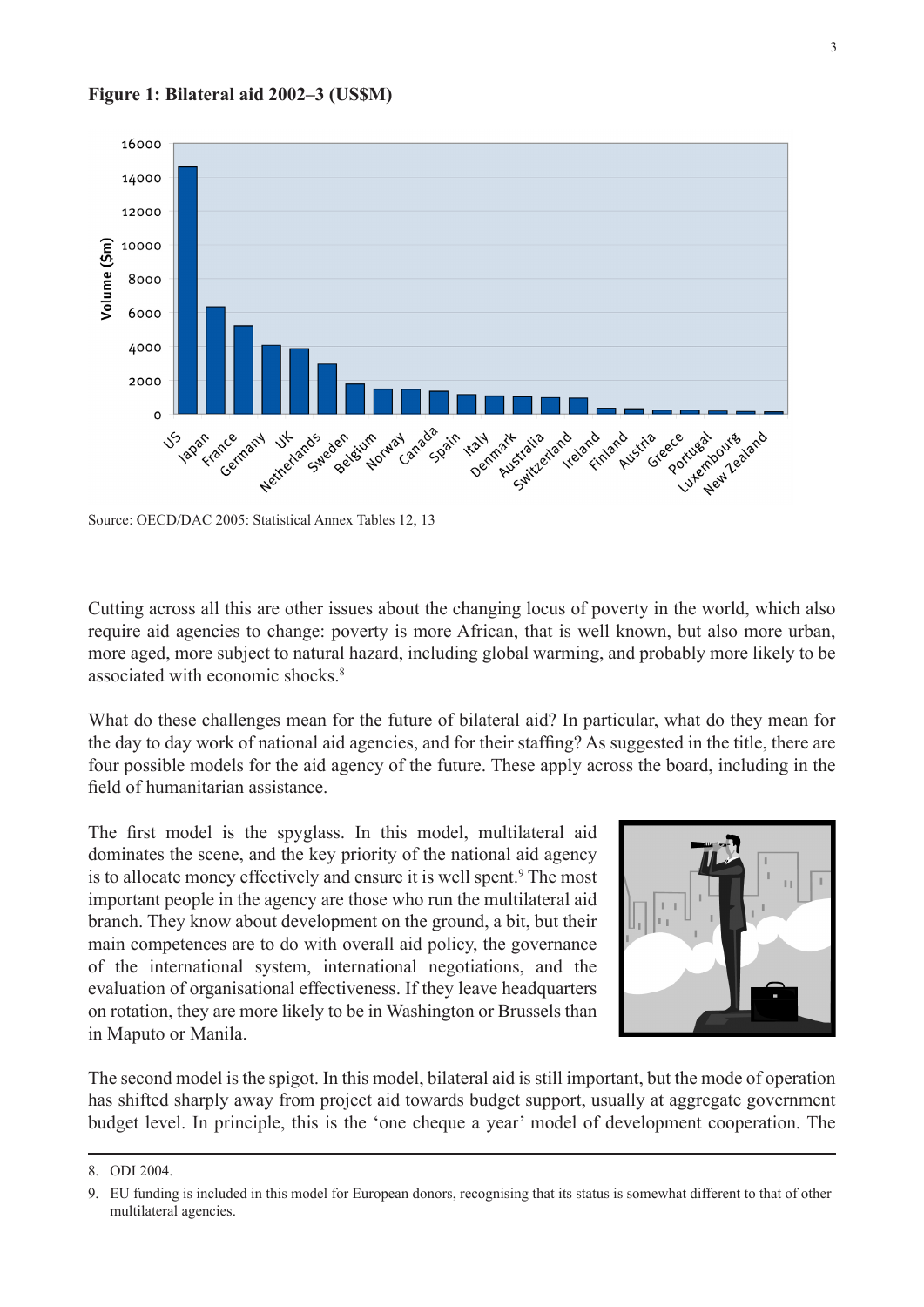most important people in the agency are now those working in the bilateral branch, but they are not necessarily of a familiar type. Their core expertise is in topics like budget formulation, audit and evaluation, results-based management, and North-South accountability. They are relatively few in number. They are mostly based in headquarters. When in the field, their normal haunt is the Ministry of Finance or the National Audit Commission. They work closely with counterparts in other agencies.



The third model is the spoon. In this model, familiar in recent years, bilateral aid is imbued with a mission to reach the human development



goals embedded in the MDGs, with a particular focus on primary health and education. Some of the programme may be concerned with projects, especially those with a demonstration effect in-country. However, in a post-Paris world, the majority will be in support of government-led sector programmes. The main expertise required will be nationallevel sector-planning: health or education specialists, maybe also agricultural specialists, who work not on the design of individual projects, but on big picture issues of budget allocation and public-private partnerships. There will be incountry presence, though in careful coordination with other donors, so as not to overwhelm government capacity.

The fourth model, the spanner, is similar, but recognises the swing of the pendulum back to infrastructure. The specialists here are transport, power, irrigation engineers, mostly involved at sector level, but also with special expertise in helping governments to tender, contract and supervise large civil construction works. If there are Land Rovers or Land Cruisers in the embassy compound, these are most likely to be their principal customers.

It is not difficult to make the argument that these four models, these imaginings of the future of bilateral aid, imply very different arrangements with regard to funding, staffing and training. But are they realistic?



One obvious objection is that most aid agencies will have some of each of spyglass, spigot, spoon and spanner. True. Neither multilateral aid nor bilateral aid is likely to disappear, and the pressures will remain on aid ministries to satisfy different constituencies with a variety of aid activities.10 That's a pity, of course. Developing countries would be well served by a sharp increase in the multilateral share, both to increase efficiency and to reduce transaction costs. Hence the slogan 'don't just harmonise, multilateralise'. They would also be well-served by more specialisation and greater concentration. Developing countries don't need fifteen or twenty agencies supporting education or health in their countries: three of four will do.11 Note, however, that this does not imply monopolistic aid supply, by one large agency. Elsewhere, Andrew Rogerson and I have argued for more competition in the aid industry, not less, describing present arrangements as looking like Walmart on one hand (the

<sup>10.</sup> Olsen 2000; Milner 2004.

<sup>11.</sup> Rogerson 2005.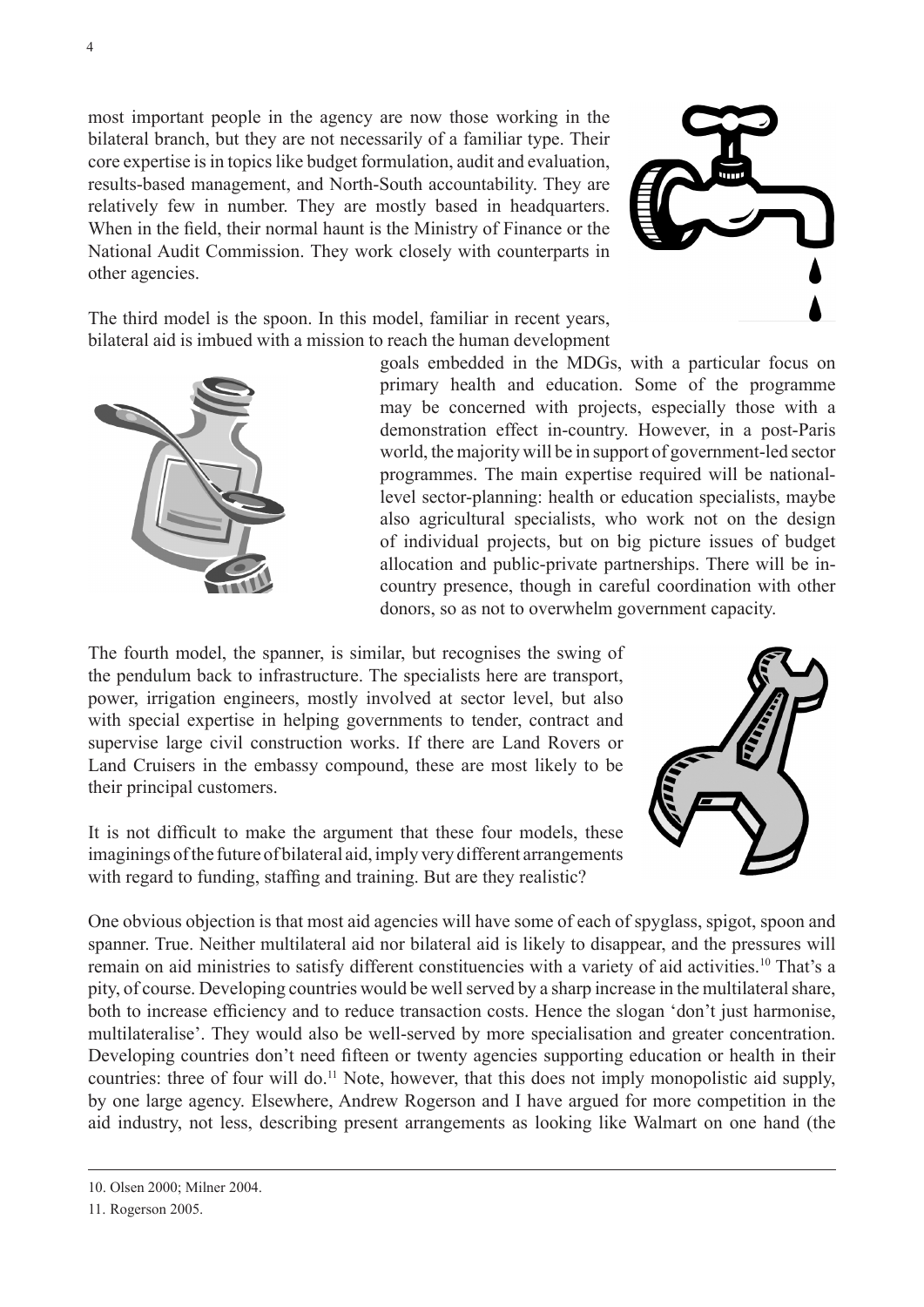World Bank) and many corner shops on the other – an industry structure which is neither efficient nor sustainable.<sup>12</sup> Balanced competition between the MDBs, the UN, the EU and a few selected bilaterals would look much more healthy.<sup>13</sup>

Still, some change may happen, and aid agencies should be explicit about their futures and the choices implied. We'll come back to that.

A more subtle objection is that agencies are unable to fulfil any one role effectively unless they fulfil all. Thus, effective participation in, say, the World Bank board, is dependent on the wealth of country knowledge and sector expertise that only comes from an active bilateral programme. That's an arguable hypothesis, but one that at first sight seems implausible. There are many ways to establish the credible knowledge base needed in Washington, Brussels or UN agency headquarters, including staff exchanges. Most countries also have pools of expertise that can be tapped in the universities, the NGOs and the private sector.

A third objection might be that the vested interests within bilateral aid agencies are strong enough to block change. In particular, it might be argued that professional groups are so well entrenched that re-engineering becomes impossible. This is not implausible: Tony Blair is not the only one to complain of scars on his back as a result of trying to reform public services.<sup>14</sup> Nevertheless, there are examples of substantial aid agency reform, and not far down the road from Downing Street: consider, for example, the successive reforms to DFID's Policy Division.<sup>15</sup>

If change is necessary, and it surely is, then bilateral aid agencies need to plan for it and manage it. Many produce policy papers of various kinds, discoursing on the importance of the MDGs.<sup>16</sup> Few grapple with the implications for their own structure. Don't they need strategic review processes which work systematically through the changing context for aid and their own changing role?

Finally, this is also surely an issue which should be debated internationally, by aid agencies collectively. Is this for the DAC? Or someone else?

<sup>12.</sup> Rogerson & Maxwell 2004.

<sup>13.</sup> Klein & Harford 2005; de Renzio & Rogerson 2005.

<sup>14.</sup> In a speech to the Venture Capitalists Association Conference, 6th July 1999, London. See: http://news.bbc.co.uk/1/hi/ uk\_politics/388528.stm

<sup>15.</sup> DFID 2005.

<sup>16.</sup> For a review of some recent examples, see Maxwell et al 2004.